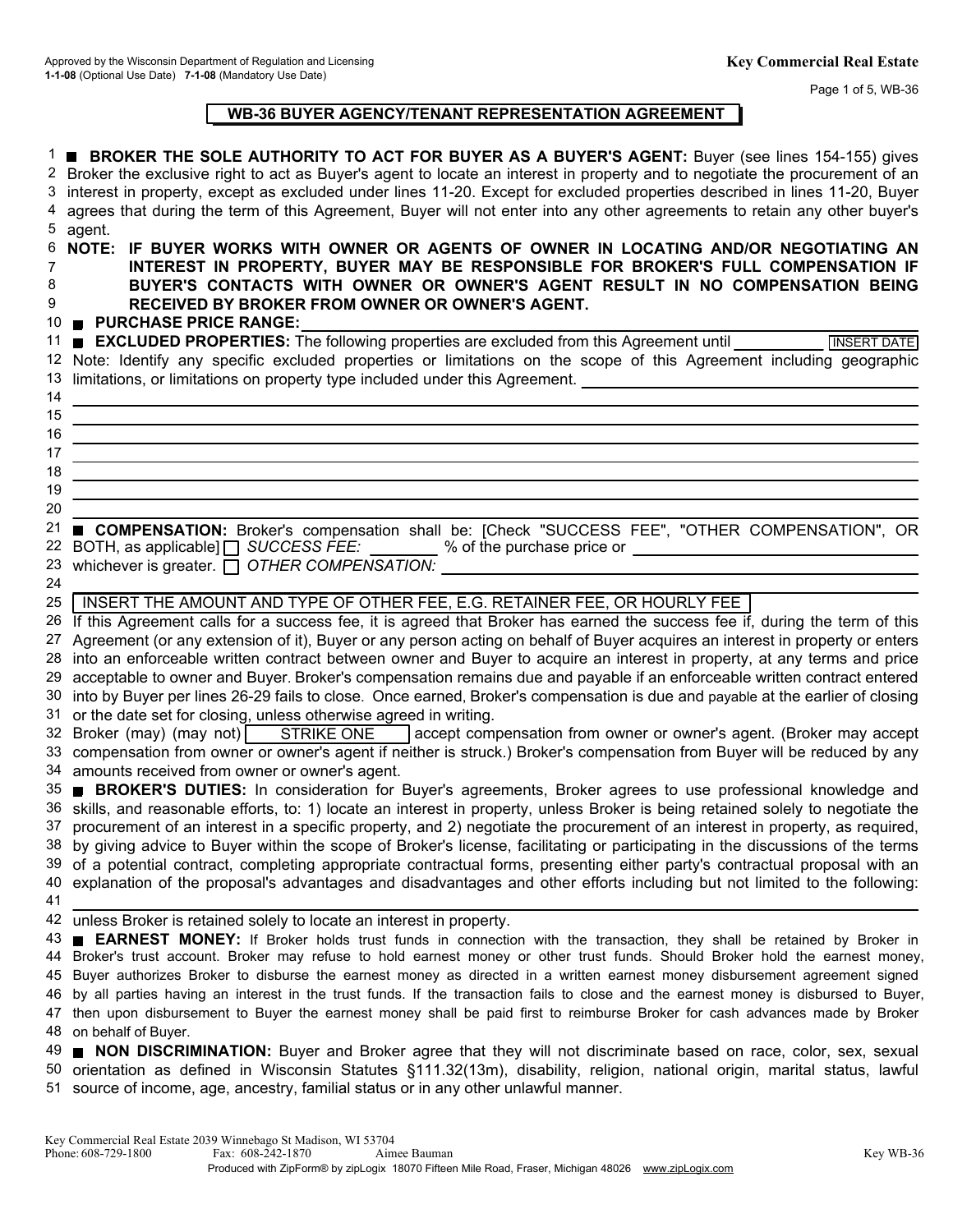# **BROKER DISCLOSURE TO CLIENTS:**

## **UNDER WISCONSIN LAW, A BROKER OWES CERTAIN DUTIES TO ALL PARTIES TO A TRANSACTION:**

- The duty to provide brokerage services to you fairly and honestly. (a)
- 55 (b) The duty to exercise reasonable skill and care in providing brokerage services to you.
- The duty to provide you with accurate information about market conditions within a reasonable time if you request it, (c) unless disclosure of the information is prohibited by law.
- 58 (d) The duty to disclose to you in writing certain material adverse facts about a property, unless disclosure of the information is prohibited by law. (See lines 170-173)
- 60 (e) The duty to protect your confidentiality. Unless the law requires it, the broker will not disclose your confidential information or the confidential information of other parties. (See lines 109-122)
- The duty to safeguard trust funds and other property the broker holds. (f)
- The duty, when negotiating, to present contract proposals in an objective and unbiased manner and disclose the (g) advantages and disadvantages of the proposals.

#### **BECAUSE YOU HAVE ENTERED INTO AN AGENCY AGREEMENT WITH A BROKER, YOU ARE THE BROKER'S CLIENT. A BROKER OWES ADDITIONAL DUTIES TO A CLIENT:**

- (a) The broker will provide, at your request, information and advice on real estate matters that affect your transaction, unless you release the broker from this duty.
- (b) The broker must provide you with all material facts affecting the transaction, not just adverse facts.
- 70 (c) The broker will fulfill the broker's obligations under the agency agreement and fulfill your lawful requests that are within the scope of the agency agreement.
- (d) The broker will negotiate for you, unless you release the broker from this duty.
- (e) The broker will not place the broker's interests ahead of your interests. The broker will not, unless required by law, give information or advice to other parties who are not the broker's clients, if giving the information or advice is contrary to your interests.
- (f) If you become involved in a transaction in which another party is also the broker's client (a "multiple representation relationship"), different duties may apply.

## **MULTIPLE REPRESENTATION RELATIONSHIPS AND DESIGNATED AGENCY:**

 A multiple representation relationship exists if a broker has an agency agreement with more than one client who is a party in the same transaction. In a multiple representation relationship, if all of the broker's clients in the transaction consent, the broker may provide services to the clients through designated agency.

 Designated agency means that different salespersons employed by the broker will negotiate on behalf of you and the other client or clients in the transaction and the broker's duties will remain the same. Each salesperson will provide information, opinions, and advice to the client for whom the salesperson is negotiating, to assist the client in the negotiations. Each client will be able to receive information, opinions, and advice that will assist the client, even if the information, opinions, or advice gives the client advantages in the negotiations over the broker's other clients. A salesperson will not reveal any of your confidential information to another party unless required to do so by law.

88 If a designated agency relationship is not in effect you may authorize or reject a multiple representation relationship. If

you authorize a multiple representation relationship the broker may provide brokerage services to more than one client in

a transaction but neither the broker nor any of the broker's salespersons may assist any client with information, opinions, and

advice which may favor the interests of one client over any other client. If you do not consent to a multiple representation

relationship the broker will not be allowed to provide brokerage services to more than one client in the transaction.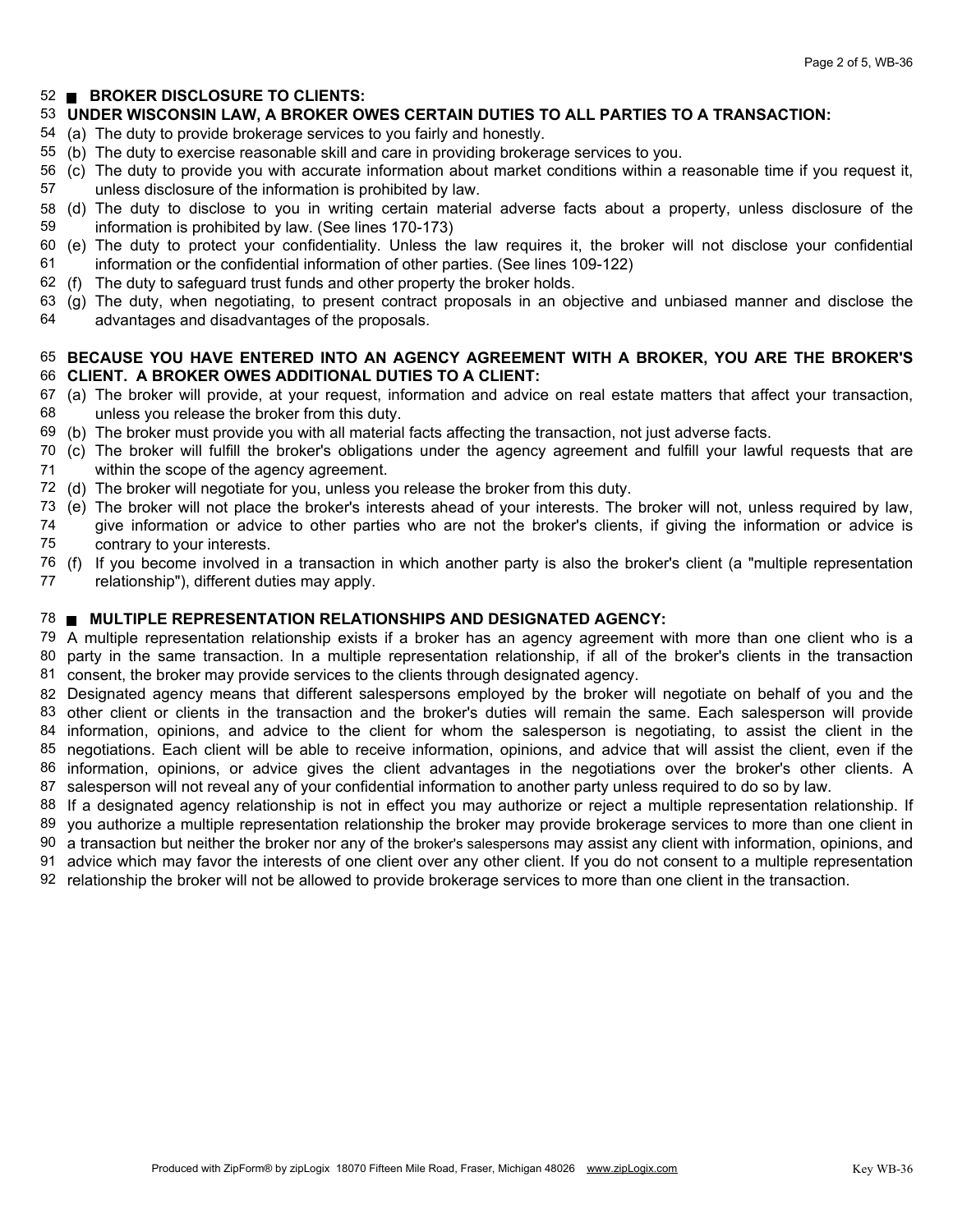## **INITIAL ONLY ONE OF THE THREE LINES BELOW:**

 I consent to designated agency.

- I consent to multiple representation relationships, but I do not consent to designated agency.
- I reject multiple representation relationships.

 NOTE: You may withdraw your consent to designated agency or to multiple representation relationships by written notice to may owe to your broker. If you have any questions about the commission or fees that you may owe based upon the type of agency relationship you select with your broker you should ask your broker before signing the agency agreement. the broker at any time. Your broker is required to disclose to you in your agency agreement the commission or fees that you

**SUBAGENCY:** The broker may, with your authorization in the agency agreement, engage other brokers who assist your broker by providing brokerage services for your benefit. A subagent will not put the subagent's own interests ahead of your interests. A subagent will not, unless required by law, provide advice or opinions to other parties if doing so is contrary to your interests.

 **PLEASE REVIEW THIS INFORMATION CAREFULLY. A broker or salesperson can answer your questions about brokerage services, but if you need legal advice, tax advice, or a professional home inspection, contact an attorney, tax advisor, or home inspector. This disclosure is required by section 452.135 of the Wisconsin statutes and is for information only. It is a plain language summary of a broker's duties to you under section 452.133 (2) of the Wisconsin statutes.**

 **CONFIDENTIALITY NOTICE TO CLIENTS:** Broker will keep confidential any information given to Broker in confidence, or any information obtained by Broker that he or she knows a reasonable person would want to be kept confidential, unless the information must be disclosed by law or you authorize Broker to disclose particular information. Broker shall continue to keep the information confidential after Broker is no longer providing brokerage services to you.

THE FOLLOWING INFORMATION IS REQUIRED TO BE DISCLOSED BY LAW:

- 114 1. Material adverse facts, as defined in section 452.01 (5g) of the Wisconsin statutes (See lines 170-173).
- Any facts known by the broker that contradict any information included in a written inspection report on the property 2.
- or real estate that is the subject of the transaction. To ensure that the broker is aware of what specific information you consider confidential, you may list that information below (See lines 119-120). At a later time, you may also
- provide the broker with other information you consider to be confidential.

# **CONFIDENTIAL INFORMATION:**

#### 

**NON-CONFIDENTIAL INFORMATION** (The following may be disclosed by Broker):

 **WAIVER OF CONFIDENTIALITY:** Buyer may wish to authorize Broker to disclose information which might otherwise be considered confidential. An example of this type of information might be financial qualification information which may be disclosed to strengthen Buyer's offer to purchase/lease proposal in the eyes of prospective sellers/landlords. Broker's authorization to disclose may be indicated at lines 121-122. Unless otherwise provided at lines 119-120, Broker has permission to disclose Buyer's identity to owner, owner's agents and other third parties without prior consent from Buyer. Buyer acknowledges that pursuant to Wisconsin Statute section 706.03(1)(b)(1m) a conveyance, such as an offer to purchase, is not binding if it is signed by a representative properly authorized by Buyer (e.g., with a power of attorney) until such time as Buyer is identified in the conveyance.

 **NON-EXCLUSIVE RELATIONSHIP:** Buyer acknowledges and agrees that Broker may act for other buyers in connection with the location of properties and may negotiate on behalf of such buyers with the owner or owner's agent. In the event that Broker undertakes to represent and act for other buyers, Broker shall not disclose to Buyer, or any other buyer, any confidential information of any buyer, unless required by law.

 **COOPERATION:** Buyer agrees to cooperate with Broker and to provide Broker accurate copies of all relevant records, documents and other materials in Buyer's possession or control which are required in connection with the purchase, option, exchange or lease of property. Buyer agrees to be reasonably available for showings of properties. Buyer authorizes Broker to do those acts reasonably necessary to fulfill Broker's responsibilities under this Agreement including retaining subagents. Buyer shall promptly notify Broker in writing of the description of any property Buyer locates. Buyer shall also notify Broker of the identity of all persons making inquiries concerning Buyer's objectives stated in this Agreement.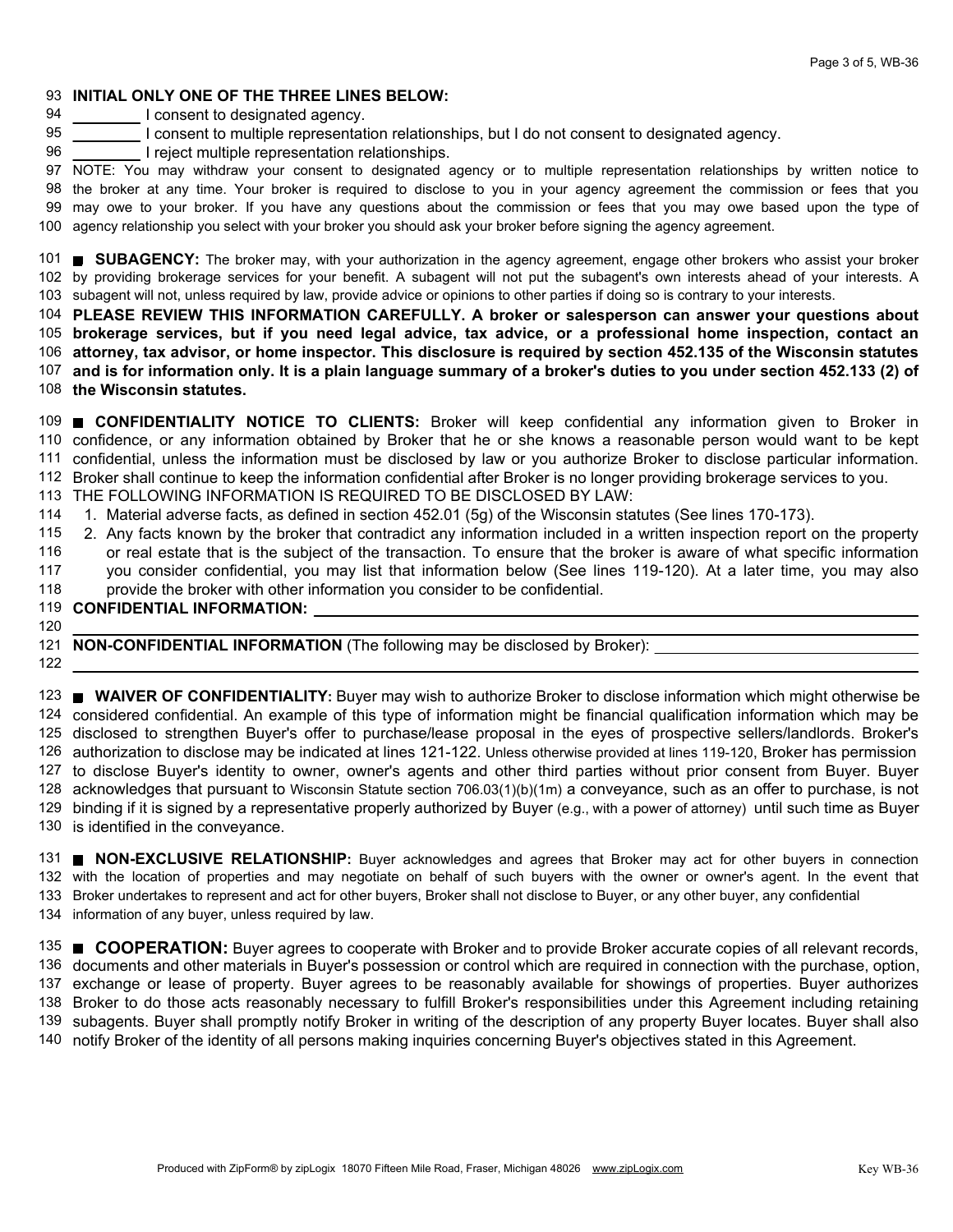**PROPERTY DIMENSIONS:** Buyer acknowledges that property dimensions, total square footage and total acreage information provided to Buyer may be approximate due to rounding and may vary due to different formulas which can be used to calculate these figures. Unless otherwise indicated, property dimension figures have not been verified by survey. **CAUTION: Buyer should verify any property dimension or total square footage/acreage calculation which is**

**material to Buyer.**

#### **DEFINITIONS:**

**ADVERSE FACT:** An "adverse fact" means any of the following:

(a) A condition or occurrence that is generally recognized by a competent licensee as doing any of the following:

- 1) Significantly and adversely affecting the value of the property;
- 2) Significantly reducing the structural integrity of improvements to real estate; or
- 3) Presenting a significant health risk to occupants of the property.
- (b) Information that indicates that a party to a transaction is not able to or does not intend to meet his or her obligations under a contract or agreement made concerning the transaction.
- **BUYER:** "Buyer", as used in this Agreement, is the party executing this Agreement and seeking to acquire an interest in real estate or a business opportunity by purchase, lease, option, exchange or any other manner.
- **DEADLINES-DAYS:** Deadlines expressed as a number of "days" from an event, such as acceptance, are calculated by excluding the day the event occurred and by counting subsequent calendar days.
- **DELIVERY:** Delivery of documents or written notices related to this Agreement may only be accomplished by:
- 1) giving the document or written notice personally to the party;
- depositing the document or written notice postage or fees prepaid or charged to an account in the U.S. Mail or a commercial delivery system, addressed to the party, at the party's address (See lines 220, 226 and 232); 2)

 3) electronically transmitting the document or written notice to the party's fax number (See lines 222, 228 and 234); and

4) as otherwise agreed in additional provisions on lines 182-190 or in an addendum to this Agreement.

 **INTEREST IN PROPERTY:** The "interest in property" to be obtained by Buyer includes a purchase, leasehold, option, exchange agreement or any other procured interest in real property unless restricted at lines 11-20, in additional provisions (lines 182-190) or elsewhere in this Agreement.

 **LOCATE AN INTEREST IN PROPERTY:** "Locate an interest in property" shall mean, as used in this Agreement, to identify, evaluate according to the standards set by Buyer, and determine the availability of the interest sought by Buyer in a property.

**MATERIAL ADVERSE FACT:** A "material adverse fact" means an adverse fact that a party indicates is of such

 significance, or that is generally recognized by a competent licensee as being of such significance to a reasonable party, that it affects or would affect the party's decision to enter into a contract or agreement concerning a transaction or affects or would affect the party's decision about the terms of such a contract or agreement.

 **NEGOTIATE THE PROCUREMENT OF AN INTEREST IN PROPERTY:** "Negotiate the procurement of an interest in property" shall mean, as used in this Agreement, to contact the owner of the property or the owner's agent to ascertain the terms and conditions upon which the interest may be obtained and to otherwise assist Buyer in reaching an

agreement to procure the interest sought by Buyer in the property as may be specified in this Agreement.

**PERSON ACTING ON BEHALF OF BUYER:** In this Agreement "Person acting on behalf of Buyer" shall mean any person

joined in interest with Buyer, or otherwise acting on behalf of Buyer, including but not limited to Buyer's immediate family,

 agents, servants, employees, as well as any and all corporations, partnerships, limited liability companies or other entities controlled by, affiliated with or owned by Buyer in whole or in part.